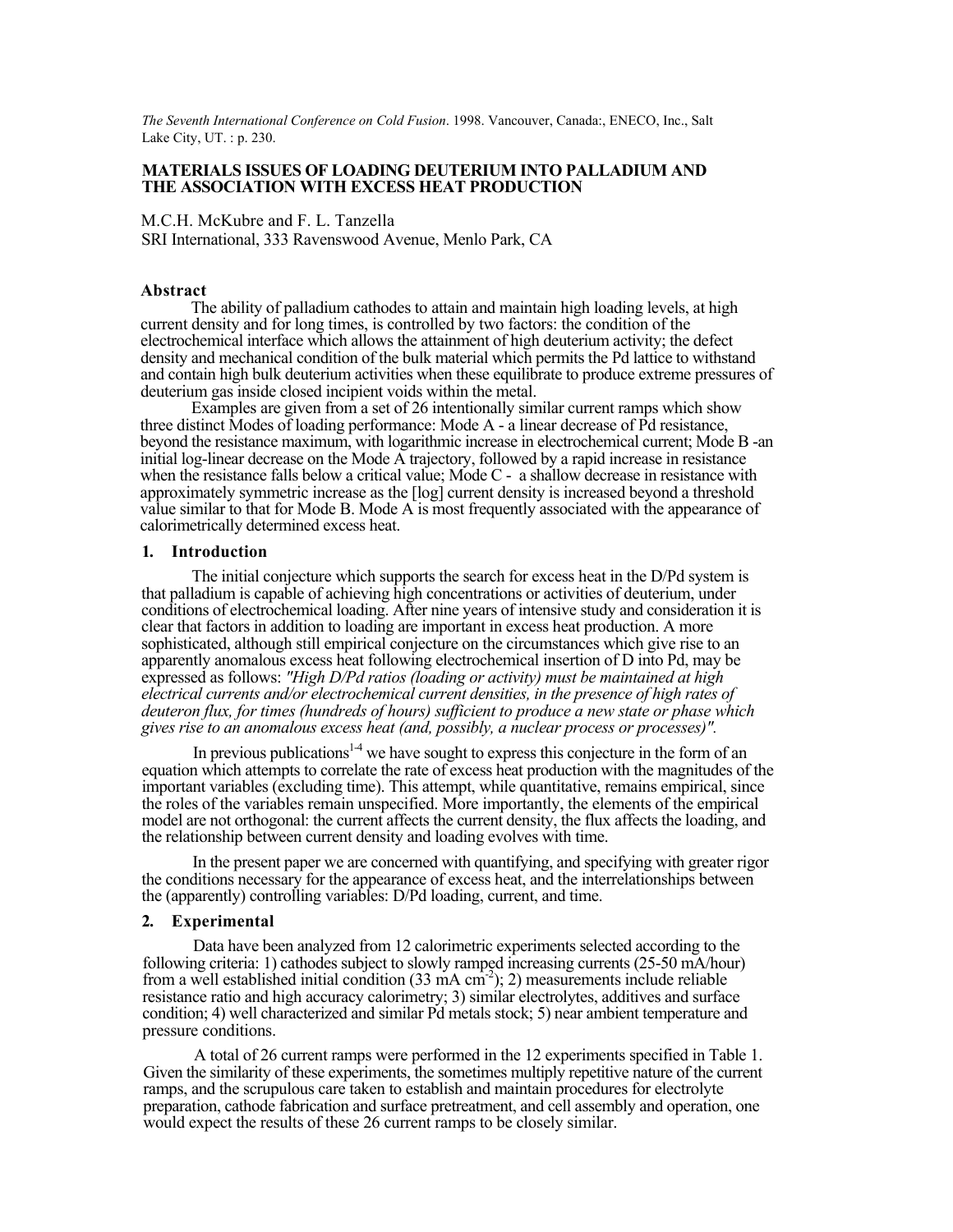| nı<br>Ш<br>٠ |  |
|--------------|--|
|--------------|--|

| Experiment Bath<br># | Temp | Electrolyte<br>1.0 M |            |                    | (ppm) Source | Additive Conc. Electrode Len. (cm)<br>Dia. $(cm)$ | Anneal Time<br>Temp. | (h)          | Treatment      |
|----------------------|------|----------------------|------------|--------------------|--------------|---------------------------------------------------|----------------------|--------------|----------------|
|                      | (°C) |                      |            |                    |              |                                                   | $(^\circ C)$         |              |                |
| P 12                 | 30   | LiOD                 |            | A1 200             | E#1          | $3.0 \times 0.30$                                 | 800                  | 3            | 1,2,4          |
| P <sub>13</sub>      | 30   | LiOH                 |            | Al 200             | E#1          | $3.0 \times 0.30$                                 | 800                  | 3            | 1,2            |
| P 14                 | 30   | LiOD                 |            | A <sub>1</sub> 200 | E#1          | $3.0x\,0.30$                                      | 800                  | 3            | 1,2,3          |
| P 15                 | 30   | LiOD                 |            | Al 200             | E#1          | $3.0 \times 0.30$                                 | 800                  | 3            | 1,2            |
| P 16                 | 30   | LiOD                 |            | A <sub>1</sub> 200 | E#1          | $3.0 \times 0.30$                                 | 800                  | 3            | 1,2,3          |
| P 17                 | 30   | LiOD                 |            | Si 200             | E#1          | $3.0 \times 0.30$                                 | 800                  | 3            | 1,2            |
| Ml                   | 30   | LiOD                 |            | Al 200             | $JM$ "Z"     | $3.0 \times 0.20$                                 | 800                  | $\mathbf{3}$ | 2              |
| M <sub>2</sub>       | 30   | LiOD                 |            | Al 200             | E#l          | $3.0 \times 0.28$                                 | 800                  | 3            | 1,2            |
| M4                   | 30   | LiOD                 | Cu, Al 200 |                    | $JM$ "Z"     | $10.0 \times 0.10$                                | 800                  | 3            | 1,1,2          |
| LL5                  | 30   | LiOD                 |            | Al 200             | E#3          | $3.0 \times 0.28$                                 | 800                  | 3            | 1,2            |
| LL 18                | 20   | LiOD                 | none       |                    | <b>IMRA</b>  | $3.0 \times 0.10$                                 | as revd.             |              | none           |
| LL28                 | 22   | LiOD                 | none       |                    | IMRA*        | $3.0 \times 0.20$                                 | as revd.             |              | $\overline{2}$ |

\* Air cast Surface Treatment: 1 = Surface Machined;  $2=$  Aqua Regia rinse;  $3=$ <sup>3</sup>He implant;  $4=$ <sup>4</sup>He

implant.

Figure 1 plots the measured resistance ratio corrected for temperature, versus current density, for the 26, nominally similar, current ramps. In instances where excess power was observed in the SRI mass flow calorimeter, $1.5$  at levels more than 3 times the uncertainty, data are shown as solid points. The divergence of results, not only of resistance ratio which we seek to associate with D/Pd loading and excess heat production, but also in cell or cathode overvoltage and interfacial impedance (not shown), is seemingly incomprehensible. The data differ markedly in their initial values at low current densities, their initial slopes, and in their final trajectories.

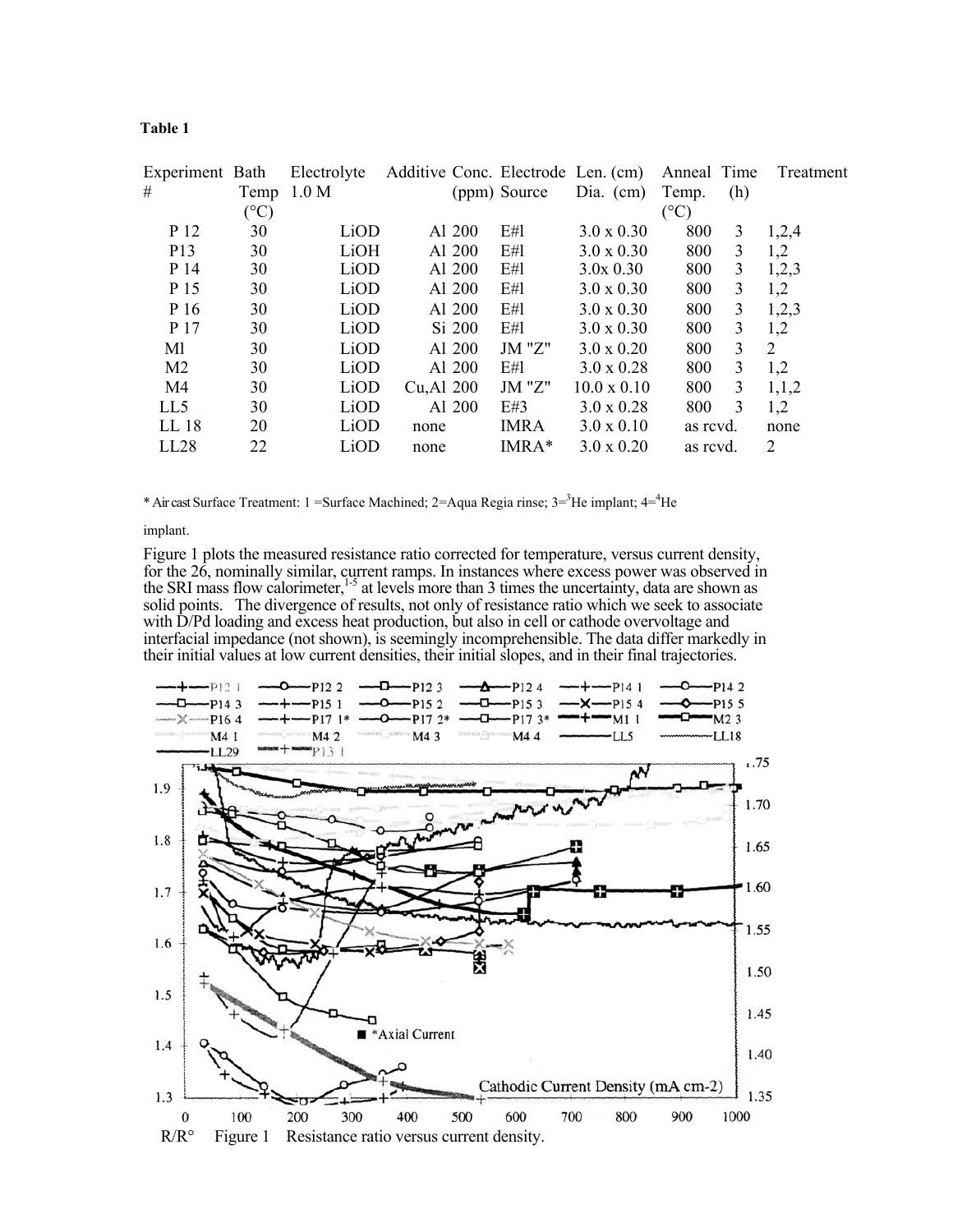The initial value of  $i^{\circ} = 33$  mA cm<sup>-2</sup> was selected to be sufficient to load even poor Pd specimens to the right side of the resistance maximum. Thus, a trajectory to lower resistance can be interpreted as the absorptive uptake of deuterium. There are, however, may other effects on the palladium resistance which are not directly related to deuterium uptake: (a) temperature; (b) electrosorption of light element; (c) absorption of H; (d) hydrogen chemical processing; (e) dimensional changes and cracking.

For the reasons outlined above, and others, it is very difficult to ascertain the relevant value of  $R<sup>o</sup>$  to be used in calculating the resistance ratio for experiments that last sometimes weeks or months. A significant factor in the dispersion of data in Figure 1 is the incorrect assignment of  $\mathbb{R}^{\circ}$  as it changes by a variety of mechanisms during the course of prolonged electrolysis. We have adopted a new normalization of data, intended to remove this effect from consideration, in order to eliminate  $R^{\circ}$ , we divide the resistance ratio by its value at a reference electrochemical condition at the beginning of each current ramp:

$$
\frac{R}{R^{\circ \circ}} = \frac{R/R^{\circ}}{[R/R^{\circ}]_{_{i=i^{\circ \circ}}}}
$$

Since the value of  $i^{\infty}$  (= 33 mA cm<sup>-2</sup>) was chosen to be sufficient to drive loading to the right side of the resistance maximum, all resistance reduction during the course of a current ramp can be attributed to deuterium uptake. We consider the rapid effects (such as protium uptake) to have fully equilibrated before the start of the current ramp, and the slow effects (absorption and release of light elements and dimension change) not to occur significantly on the ramp time scale.



Figure 2 Renormalized resistance ratio versus current density.

Figure 2 shows a plot of relative resistance ratio versus relative current density, constructed from the data in Figure 1. Before rendering judgment it should be noted that the data in Figure 2 are constrained to go through the point [1, 1], and that the ordinate scale is logarithmic. Nevertheless, the data in Figure 2 can be grouped with modest precision into three distinct modes of response: **Mode** A; an approximately linear decrease in resistance with logarithmic increase in current density (see Figure 2A). This trajectory is followed by the light water cell, P13. When followed to a sufficient degree in heavy water cells, the Mode A response results most often in excess heat.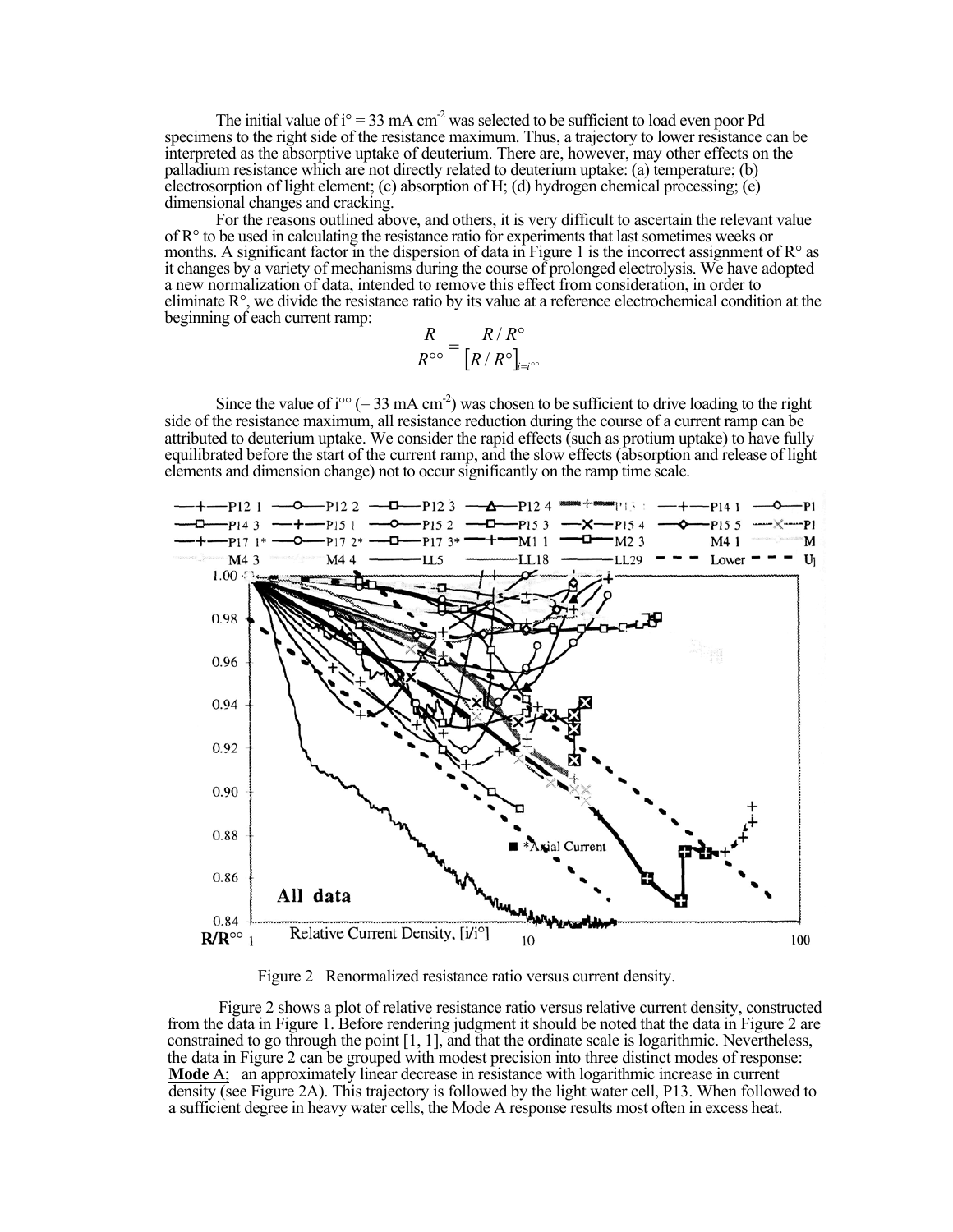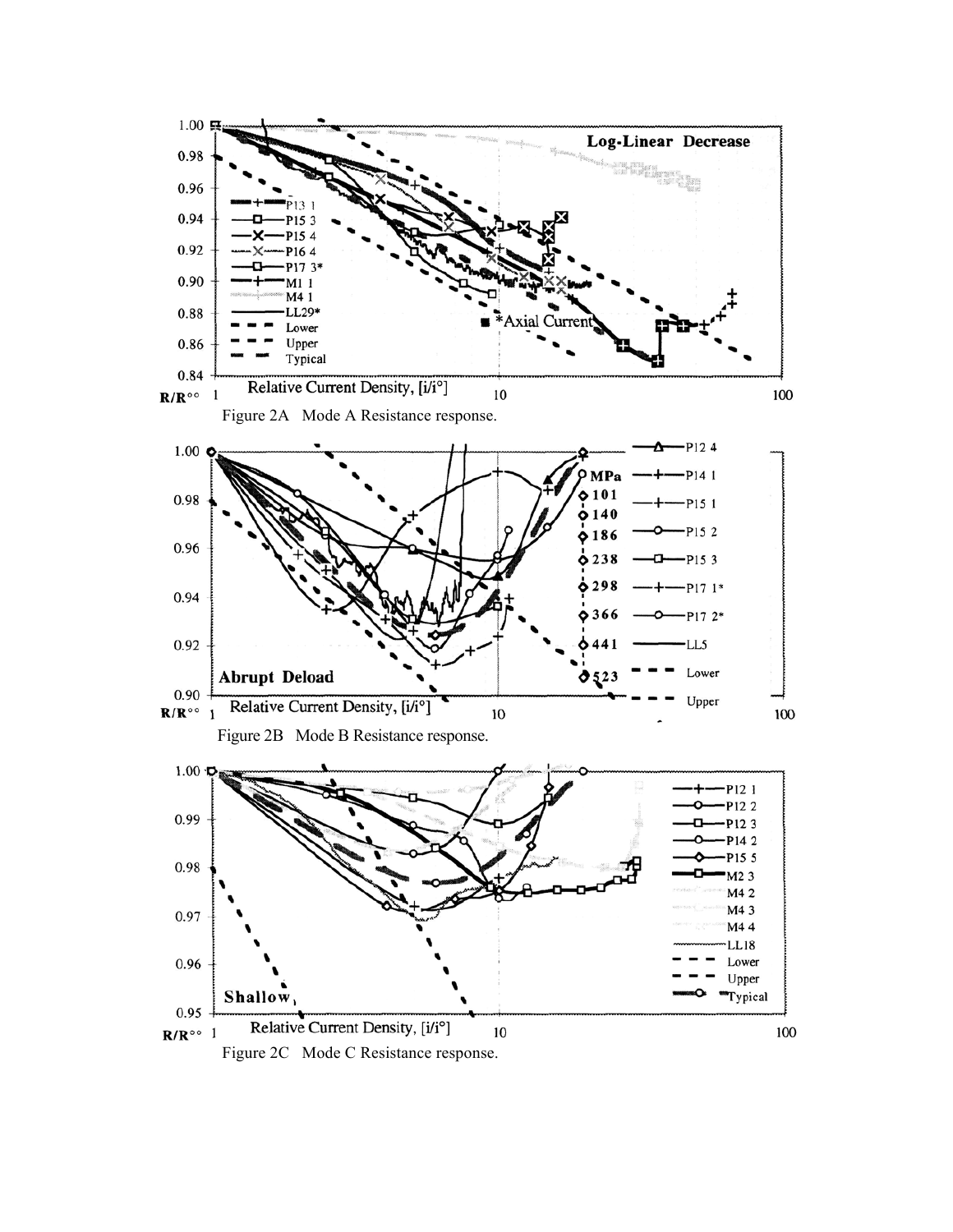**Mode B.** an initial log-linear decrease on the Mode A trajectory, followed by a rapid increase in resistance when the current density exceeds a critical value (or the resistance falls below a critical value - see Figure 2B). In one instance (P12-4) excess heat was observed at high currents during the abrupt de-load process.

**Mode C;** a shallow decrease in resistance with approximately symmetric increase as the [log] current density is increased beyond a threshold value similar to that for Mode B (see Figure 2C).

### **3. Discussion**

We have postulated the need for high loading at high current densities to increase our probability of observing excess heat. This criterion is compatible only with Mode A behavior, and it is important that we understand the circumstances that give rise to this behavior or cause a departure from it. In answering the latter question we need to explain two effects: (i) What precipitates the abrupt de-load which transforms Mode A behavior into Mode B? (ii) What factors cause the poor loading characterised by of Mode C?

Here we explore the hypothesis that the rapid de-loading behavior of Mode B is a consequence of mechanical disruption of the palladium lattice caused by cracks which nucleate by internal pressure. Incipient closed voids within the cathode will attain a pressure of  $D<sub>2</sub>$  gas to equilibrate their activity with that of the atomic D within the Pd lattice. If we ignore the surface free energy considerations important for very small voids, the pressure achieved under equilibrium conditions in such voids is that required to attain the measured value of resistivity in gas loading experiments. When this pressure exceeds the yield strength of the palladium host material, cracks will form, ultimately connecting to the surface and providing a conduit for molecular deuterium to leave the cathode. The dimensions of these cracks are such that electrochemical processes cannot precede effectively within them, and molecular  $D<sub>2</sub>$  thus leaves the cathode with no effective means of replacement, resulting in rapid de-loading.

The vertical scale superimposed on Figure 2B shows the equilibrium  $D_2$  pressure calculated from the data of Baranowski<sup>6</sup> assuming that at the reference current condition ( $i^{\circ\circ}$  = 33 mA cm<sup>-2</sup>) the resistance ratio R/R<sup>oo</sup> = 1.96 (the maximum value). The units of pressure are megapascals. The break towards higher resistance in Figure 2B clearly occurs within a narrow range of equilibrium pressures;  $300 < P_{max} < 500$  MPa. This range conforms with that expected for the yield strength of palladium deuteride (although this number is undetermined, experimentally). We conclude tentatively, therefore, that the failure in Mode B is mechanical.

The resistance minimum occurs at approximately the same current density in Modes B and C. As shown in Figure 2c, however, Mode C behavior is characterized by a much diminished deuterium absorption. The failure here appears to be at the interface, either due to blockage and restricted diffusion, or to electrochemical conditions which are not conducive to the attainment of high surface activity.

It is clear, therefore, that at least two factors must be controlled in order to obtain Mode A behavior which leads to high loading at high current densities (and, potentially, to the observation of excess heat:

(i) the electrochemical condition of the surface;

(ii) the mechanical properties of the bulk.

Because of the high permeability of D in Pd, in order to obtain the desired Mode A behavior, the surface must be everywhere in the desired electrochemical condition and the bulk metal must be homogeneously sound. We might imagine a two dimensional matrix reflecting the soundness of the surface and bulk conditions.